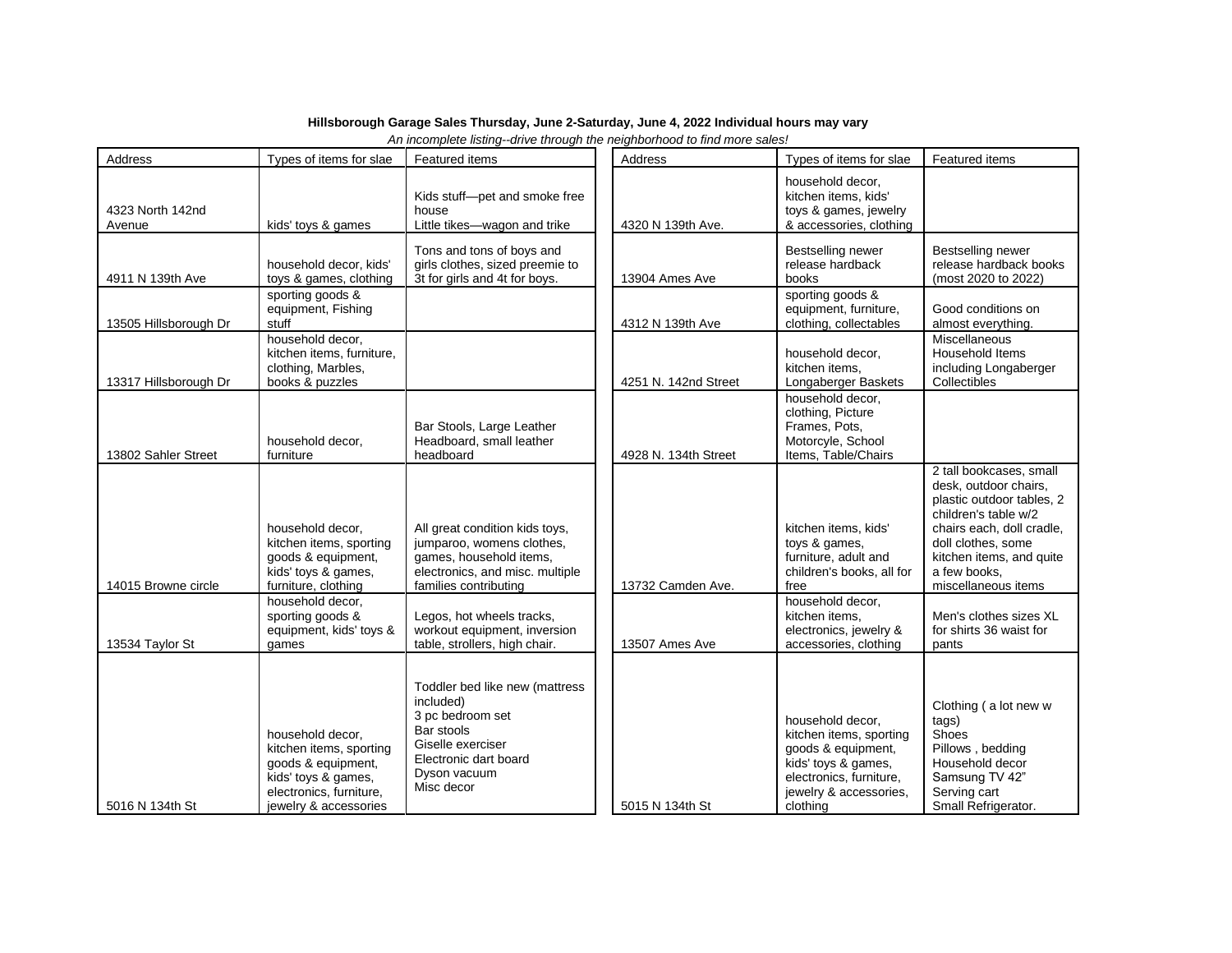| 13505 Hillsborough Dr | sporting goods &<br>equipment, Fishing<br>stuff<br>household decor,<br>kitchen items, kids'<br>toys & games, jewelry | There will be a variety of<br>maternity clothes, as well as,                                                                                                                                                                                                                                                | 5015 N 140 St         | household decor, kids'<br>toys & games,<br>furniture, clothing,<br>Teacher supplies<br>household decor.<br>kitchen items, kids'<br>toys & games, tools,<br>furniture, jewelry &<br>accessories, Vintage, |                                                                                                                                                                                                                                                                                                                                                                                                                                                                                                                                |
|-----------------------|----------------------------------------------------------------------------------------------------------------------|-------------------------------------------------------------------------------------------------------------------------------------------------------------------------------------------------------------------------------------------------------------------------------------------------------------|-----------------------|----------------------------------------------------------------------------------------------------------------------------------------------------------------------------------------------------------|--------------------------------------------------------------------------------------------------------------------------------------------------------------------------------------------------------------------------------------------------------------------------------------------------------------------------------------------------------------------------------------------------------------------------------------------------------------------------------------------------------------------------------|
| 13952 Fowler Avenue   | & accessories, clothing                                                                                              | children's clothes and toys.                                                                                                                                                                                                                                                                                | 13516 Hillsborough Dr | fun, quirky items!                                                                                                                                                                                       |                                                                                                                                                                                                                                                                                                                                                                                                                                                                                                                                |
|                       |                                                                                                                      | Dresses size 4 and 6 The<br>Limited, Dress barn, Anne<br>Klein, Luxology<br>Showtime rotisserie<br>Wedding vases<br>Coco liners 10" new<br>Animated Mrs. Claus<br>Christmas train<br>Catopoly game new<br>White girls bedroom set<br><b>Desk</b><br>Ceiling fans<br>Gregory perillo plates<br>Beanie babies |                       |                                                                                                                                                                                                          | Garage Sale<br>Boys clothes size 2t-4 -<br>character mainly super<br>hero's, some nike/under<br>armor all in good<br>condition<br>Girls Clothes size 18<br>months-3T - character<br>clothes (Disney princess<br>and Paw Patrol), some<br>Nike and Under Armor<br>Boys Shoes toddler to<br>13k and Girls Shoes<br>toddler to size 8c<br>Kids Toys - Paw Patrol<br>figures and cars, PJ<br>Mask, Baby Toys,<br>Books, Play kitchen,<br>Play food truck<br>Rocking unicorn,<br>Monster trucks, Remote<br>control cars. Plasma car |
|                       |                                                                                                                      | Hand knit baby sweaters and                                                                                                                                                                                                                                                                                 |                       |                                                                                                                                                                                                          | Push car for toddlers                                                                                                                                                                                                                                                                                                                                                                                                                                                                                                          |
|                       | household decor,                                                                                                     | booties new                                                                                                                                                                                                                                                                                                 |                       |                                                                                                                                                                                                          | (pink). Joovy Double                                                                                                                                                                                                                                                                                                                                                                                                                                                                                                           |
|                       | kitchen items, kids'                                                                                                 | Please see my marketplace                                                                                                                                                                                                                                                                                   |                       |                                                                                                                                                                                                          | Stroller                                                                                                                                                                                                                                                                                                                                                                                                                                                                                                                       |
|                       | toys & games,                                                                                                        | store for other items. Debora                                                                                                                                                                                                                                                                               |                       | kids' toys & games,                                                                                                                                                                                      | Coffee table with some                                                                                                                                                                                                                                                                                                                                                                                                                                                                                                         |
| 13965 Ames Ave        | furniture, clothing                                                                                                  | <b>Lambert Kottwitz</b>                                                                                                                                                                                                                                                                                     | 13415 Taylor St       | furniture, clothing                                                                                                                                                                                      | scratches                                                                                                                                                                                                                                                                                                                                                                                                                                                                                                                      |